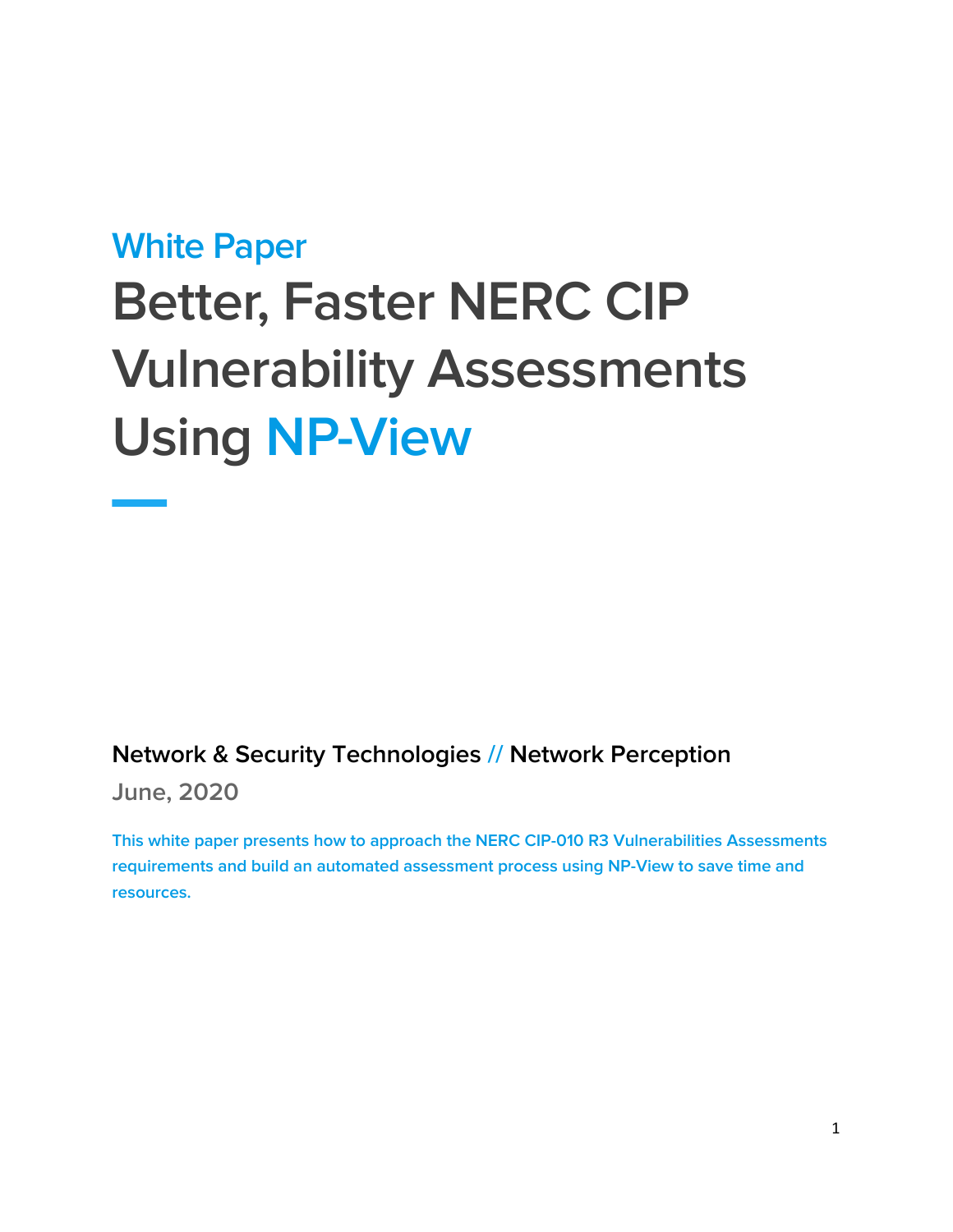# **Table of Contents**

| <b>Executive Summary</b>                                                    | 4                            |
|-----------------------------------------------------------------------------|------------------------------|
| <b>Introduction</b>                                                         | 4                            |
| <b>Network Perception</b>                                                   | 4                            |
| <b>N&amp;ST</b>                                                             | 4                            |
| <b>FERC, NERC and Regional Entities</b>                                     | 5                            |
| <b>Introduction to NERC CIP Vulnerability Assessments</b>                   | 5                            |
| <b>NERC CIP Requirements and Guidelines and Technical Basis</b>             | 5                            |
| <b>Active Vulnerability Assessments vs. Paper Vulnerability Assessments</b> | 7                            |
| Preparation                                                                 | 8                            |
| <b>Requirements</b>                                                         | 9                            |
| <b>Paper Vulnerability Assessments</b>                                      | 9                            |
| How This Is Manually Done Without NP-View                                   | 9                            |
| How This Is Automated With NP-View                                          | 10                           |
| <b>Active Vulnerability Assessments</b>                                     | 13                           |
|                                                                             |                              |
| How This Is Manually Done Without NP View                                   | Error! Bookmark not defined. |
| How This Is Automated With NP-View                                          | Error! Bookmark not defined. |
| <b>Documentation</b>                                                        | 15                           |
| How To Complete The Assessment Using NP-View's Results                      | 15                           |
| Plan to Remediate or Mitigate                                               | 16                           |
| <b>Other VA Activities</b>                                                  | 16                           |
| <b>Network Discovery</b>                                                    | 16                           |
| <b>Network Port and Service Identification</b>                              | 16                           |
| <b>Vulnerability Review / Vulnerability Scanning</b>                        | 16                           |
| <b>Wireless Review / Wireless Scanning</b>                                  | 17                           |
| <b>Other Possible VA Activities</b>                                         | 17                           |
| <b>Physical Port Assessments</b>                                            | 17                           |
| <b>Patch Assessments</b>                                                    | 17                           |
| <b>Malicious Code Prevention Verification</b>                               | 18                           |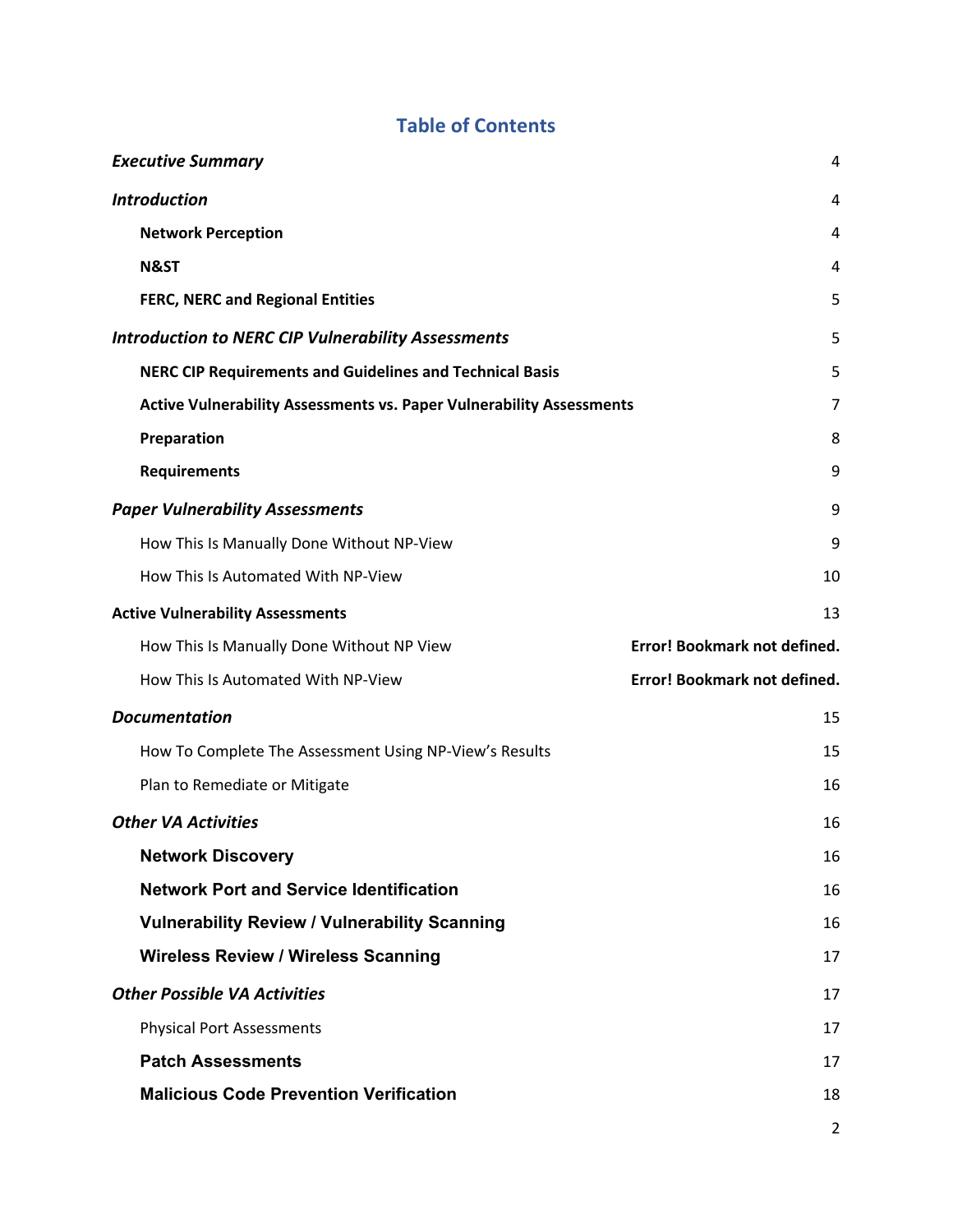# **Baseline Configuration Review 18**

## **Conclusion** 18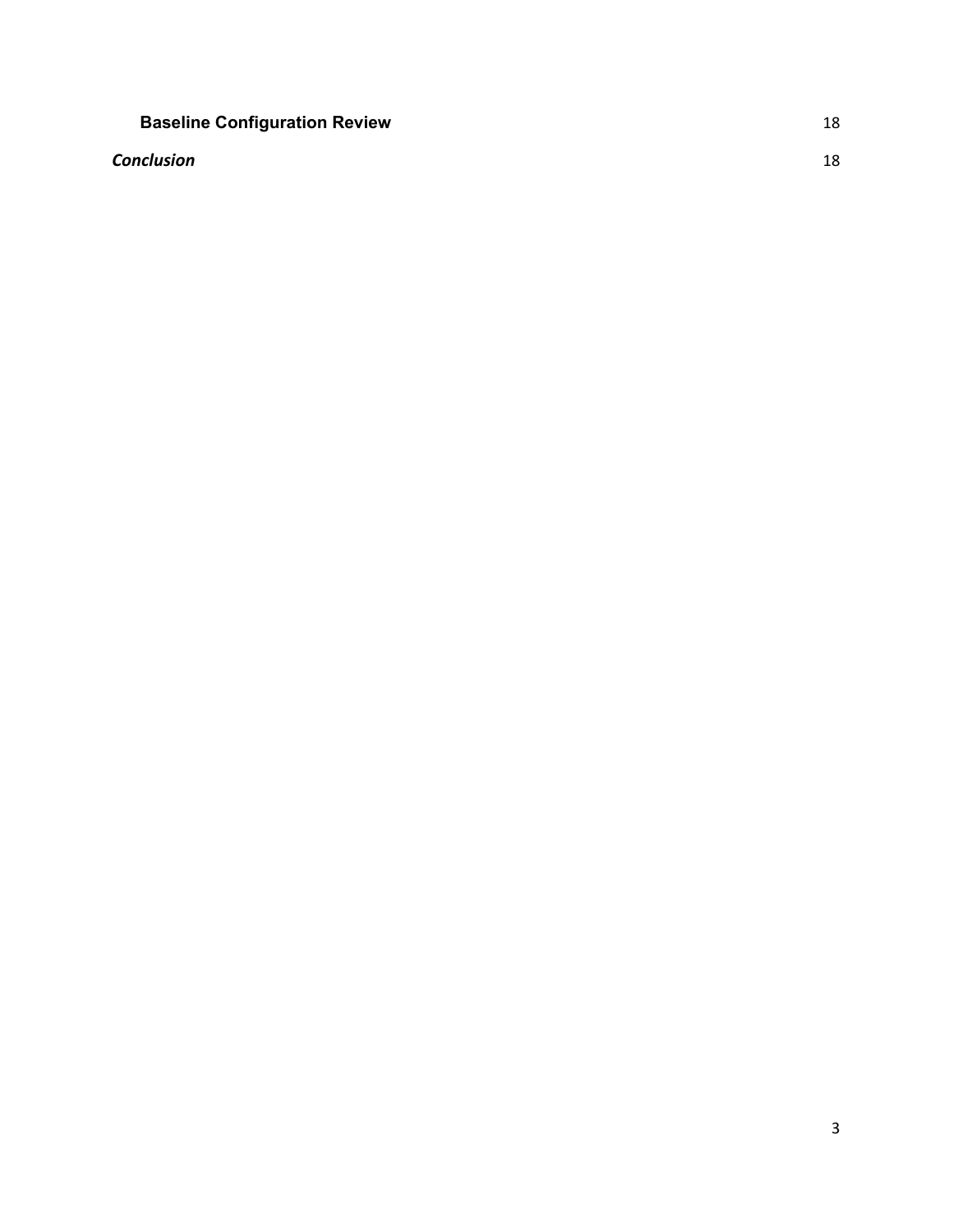# Executive Summary

The main objective of this paper is to receive recommendations and step-by-step instructions on how to build a better cyber vulnerability assessment methodology from the experience of leading experts in North American Electric Reliability Corporation (NERC) Critical Infrastructure Protection (CIP) cybersecurity Reliability Standards at N&ST and Network Perception.

Compliance to cybersecurity standards, such as NERC CIP, can become an opportunity for organizations to establish standardized processes and gain efficiency. In the electric industry, this opportunity means building a culture of risk assessment and mitigation across all the parties involved with managing, regulating, and overseeing the grid, with the goal of maintaining a more secure and reliable grid in the process. CIP-010 Requirement R3 stipulates that a paper vulnerability assessment (PVA) and an active vulnerability assessment (AVA) need to be performed annually and every three years, respectively. This paper presents each approach in detail through the lens of leveraging NP-View, a software solution to automate the review and analysis of network device configuration files. NP-View can not only help save significant time and resources, it is likely to also eliminate instances of potential human error when executing key tasks within CIP-010, R3. The controls provided in the AVA tasks can be more effective with the collection of fresh and updated evidence that will be reviewed and analyzed with NP-View. This paper concludes with a discussion of additional vulnerability assessment activities that can help an organization improve its program.

# Introduction

## Network Perception

Network Perception was launched in 2014 at the University of Illinois at Urbana-Champaign Research Park. Founded by a team of experts on network security and critical infrastructure protection, Network Perception delivers a pioneering solution, NP-View, that enables corporate compliance and cyber security managers to gain a complete view of their network security and immediately determine if its configuration is in alignment with best practices and regulatory standards.

NP-View is designed to solve complex compliance and security audit challenges by performing an automated and comprehensive analysis of network device configuration files. The solution works offline and performs an analysis of firewall, router, and switch configurations to determine connectivity and identify any deviation from security policies, standards, and best-practices. The network visualization enables technical as well as non-technical users to understand issues faster.

With the increase in architecture complexity, leveraging the right technology is crucial to understand network connectivity. This is critical to assess the exposure of protected assets to different network segments and to verify access to ports and services across different trusted zones.

## N&ST

Network & Security Technologies (N&ST) is an employee-owned cyber security consultancy founded in 2003. Sharing a passion for utility cyber security, N&ST's founders created a consulting organization that distinguishes itself through its guiding principle of focusing on the customer's needs above all else. This focus has resulted in N&ST becoming leading experts in North American Electric Reliability Corporation (NERC) Critical Infrastructure Protection (CIP) Cyber Security Reliability Standards since the Urgent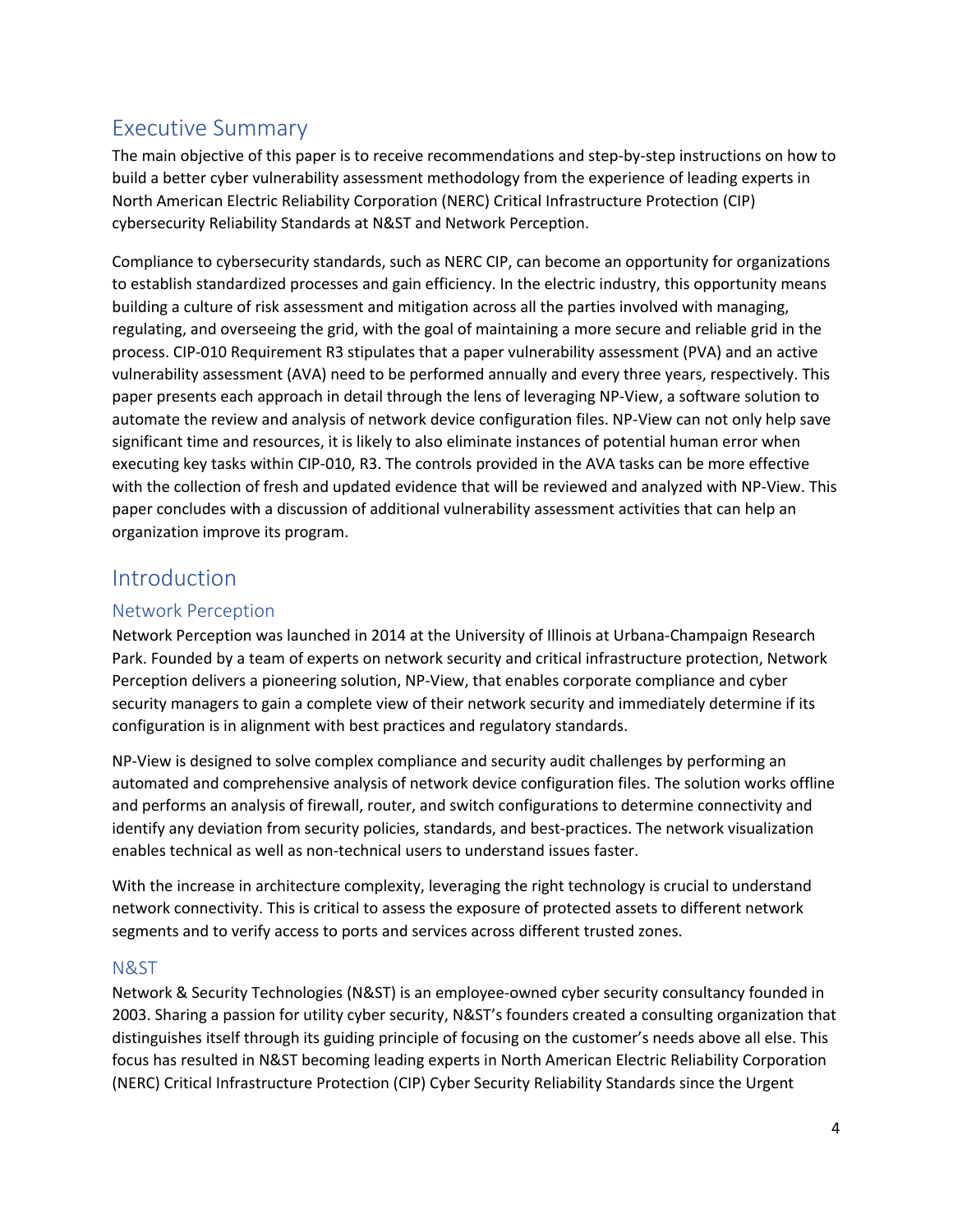Action Standard 1200 in 2003. As an employee-owned business without outside investors, N&ST is built to last.

N&ST employees have been regular attendees and speakers at industry events and have been involved in the development and revision of industry standards and guidelines. N&ST employees have served as regional entity auditors, have supported our clients throughout the audit process, and have observed audits on behalf of our clients.

From its earliest days, N&ST has offered to help our clients complete their annual vulnerability assessments. N&ST has conducted nearly a hundred CIP-010, R3 Vulnerability Assessments (VAs) on behalf of responsible entities of all sizes across all of the NERC regions. The knowledge gained through these engagements has allowed N&ST to build an efficient VA methodology that also maintains the high level of thoroughness that its clients have come to expect.

## FERC, NERC and Regional Entities

The Federal Energy Regulatory Commission (FERC) was established in 1977 as a replacement for its predecessor, the Federal Power Commission. Originally, its mandate was limited to determining whether wholesale electricity prices were unjust and, if so, to regulate its pricing. Over the next three decades the number of energy sectors it regulates grew. In 2005 the Energy Policy Act gave FERC authority to oversee the reliability of the bulk power system, also referred to as the bulk electric system or the power grid. The Energy Policy Act also gave FERC the authority to approve mandatory cyber security reliability standards.

In 2006, FERC certified the North American Electric Reliability Corporation (NERC) as the nation's Electric Reliability Organization (ERO), which in turn developed a set of Reliability Standards addressing a wide array of topics to support the integrity of the bulk electric system. On January 18, 2008, FERC issued Order No. 706, the Final Rule approving the first version of the CIP Reliability Standards, while concurrently directing NERC to develop significant modifications addressing specific concerns.

In 2007, FERC approved agreements by which NERC delegates its authority to monitor and enforce compliance to the reliability standards, including CIP, to Regional Entities which today consist of: Midwest Reliability Organization (MRO), Northeast Power Coordinating Council (NPCC), ReliabilityFirst (RF), SERC Reliability Corporation (SERC), Texas Reliability Entity (Texas RE), and Western Electricity Coordinating Council (WECC). Although there are minor differences with how each Regional Entity is structured and how they conduct their activities, they share the same responsibilities as they pertain to the CIP Reliability Standards: compliance assistance, compliance monitoring, and compliance enforcement.

# Introduction to NERC CIP Vulnerability Assessments

## NERC CIP Requirements and Guidelines and Technical Basis

At the time of this writing, FERC has approved eleven mandatory NERC CIP Reliability Standards at various version levels subject to enforcement:

| <b>Standard</b> | <b>Standard Name</b>                             |
|-----------------|--------------------------------------------------|
| CIP-002-5.1a    | Cyber Security - BES Cyber System Categorization |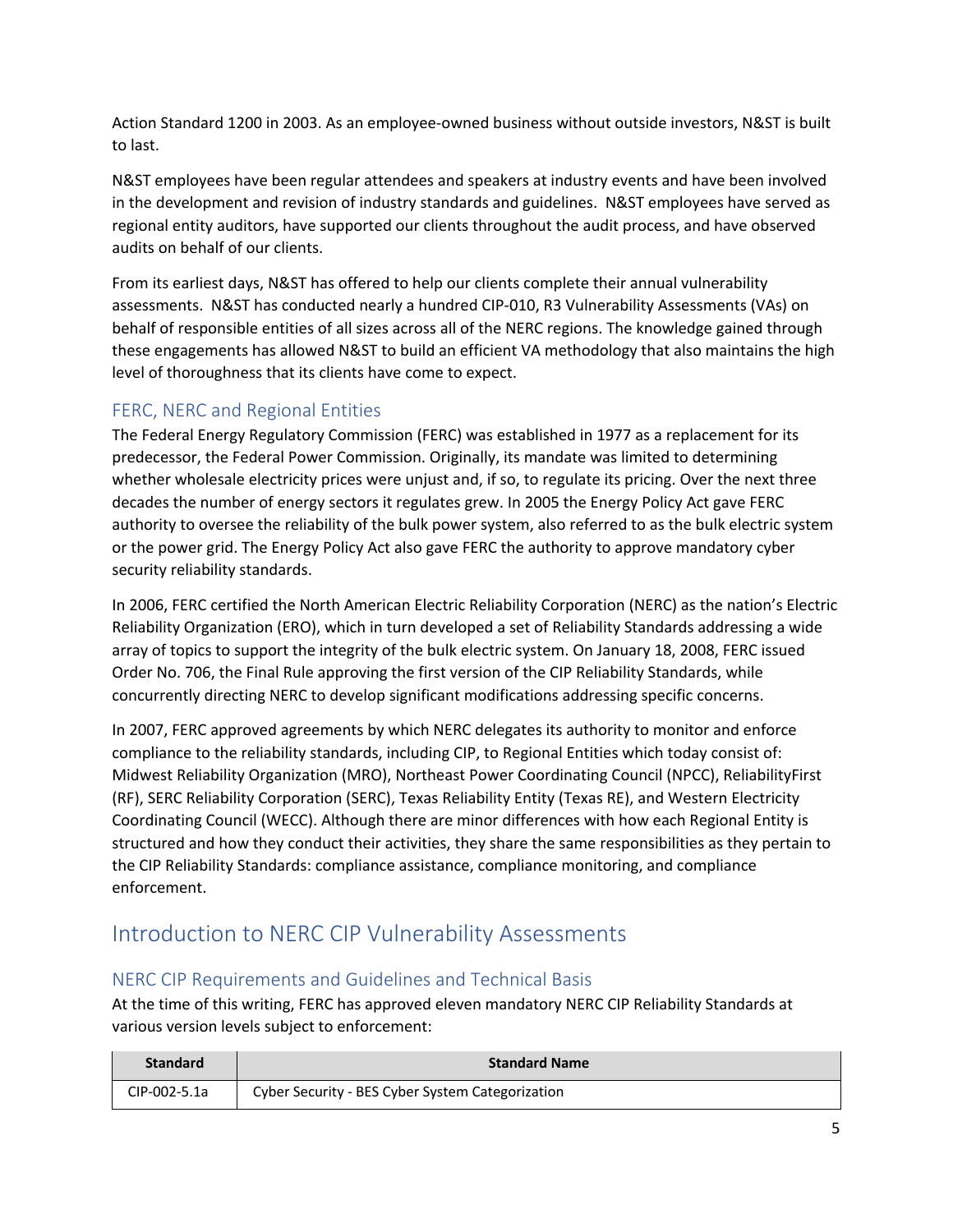| CIP-003-8 | <b>Cyber Security - Security Management Controls</b>                           |
|-----------|--------------------------------------------------------------------------------|
| CIP-004-6 | Cyber Security - Personnel & Training                                          |
| CIP-005-5 | Cyber Security - Electronic Security Perimeter(s)                              |
| CIP-006-6 | Cyber Security - Physical Security of BES Cyber Systems                        |
| CIP-007-6 | <b>Cyber Security - System Security Management</b>                             |
| CIP-008-5 | Cyber Security - Incident Reporting and Response Planning                      |
| CIP-009-6 | Cyber Security - Recovery Plans for BES Cyber Systems                          |
| CIP-010-2 | Cyber Security - Configuration Change Management and Vulnerability Assessments |
| CIP-011-2 | <b>Cyber Security - Information Protection</b>                                 |
| CIP-014-2 | <b>Physical Security</b>                                                       |

FERC has approved for future enforcement new versions of three of those Standards, as well as two new Standards:

| <b>Standard</b> | <b>Standard Name</b>                                                           |
|-----------------|--------------------------------------------------------------------------------|
| CIP-005-6       | Cyber Security - Electronic Security Perimeter(s)                              |
| CIP-008-6       | Cyber Security - Incident Reporting and Response Planning                      |
| CIP-010-3       | Cyber Security - Configuration Change Management and Vulnerability Assessments |
| CIP-012-1       | <b>Cyber Security - Communications between Control Centers</b>                 |
| $CIP-013-1$     | Cyber Security - Supply Chain Risk Management                                  |

Each Standard contains a section called Guidelines and Technical Basis (G&TB). This section provides insight into the Standard Drafting Team's intentions for each Requirement and Part as well as providing suggestions to entities for achieving compliance to those Requirements and Parts. While this information is beneficial to entities, this section of each Standard is not approved by FERC, nor are Regional Entities meant to audit against those suggestions (though in practice, that is not always the case). Still, with many areas of the NERC CIP Reliability Standards vague and up for analysis, the G&TB sections provide useful information for entities to develop their interpretations of Requirements and Parts that are not clearly defined.

Per CIP-010, Requirement R3, two types of Vulnerability Assessments are identified. There are requirements for an **annual Paper Vulnerability Assessment** (PVA) and **every-three-years Active Vulnerability Assessment** (AVA). For each assessment type, the G&TB "strongly encourage" entities to include at least the following elements, taken from NIST SP 800-115<sup>1</sup>, as well as reviewing this NIST Technical Guide for guidance on approaches and methods to execute each:

- Network Discovery
- Network Port and Service Identification

<sup>&</sup>lt;sup>1</sup> NIST SP 800-115 Technical Guide to Information Security Testing and Assessment (https://nvlpubs.nist.gov/nistpubs/Legacy/SP/nistspecialpublication800-115.pdf)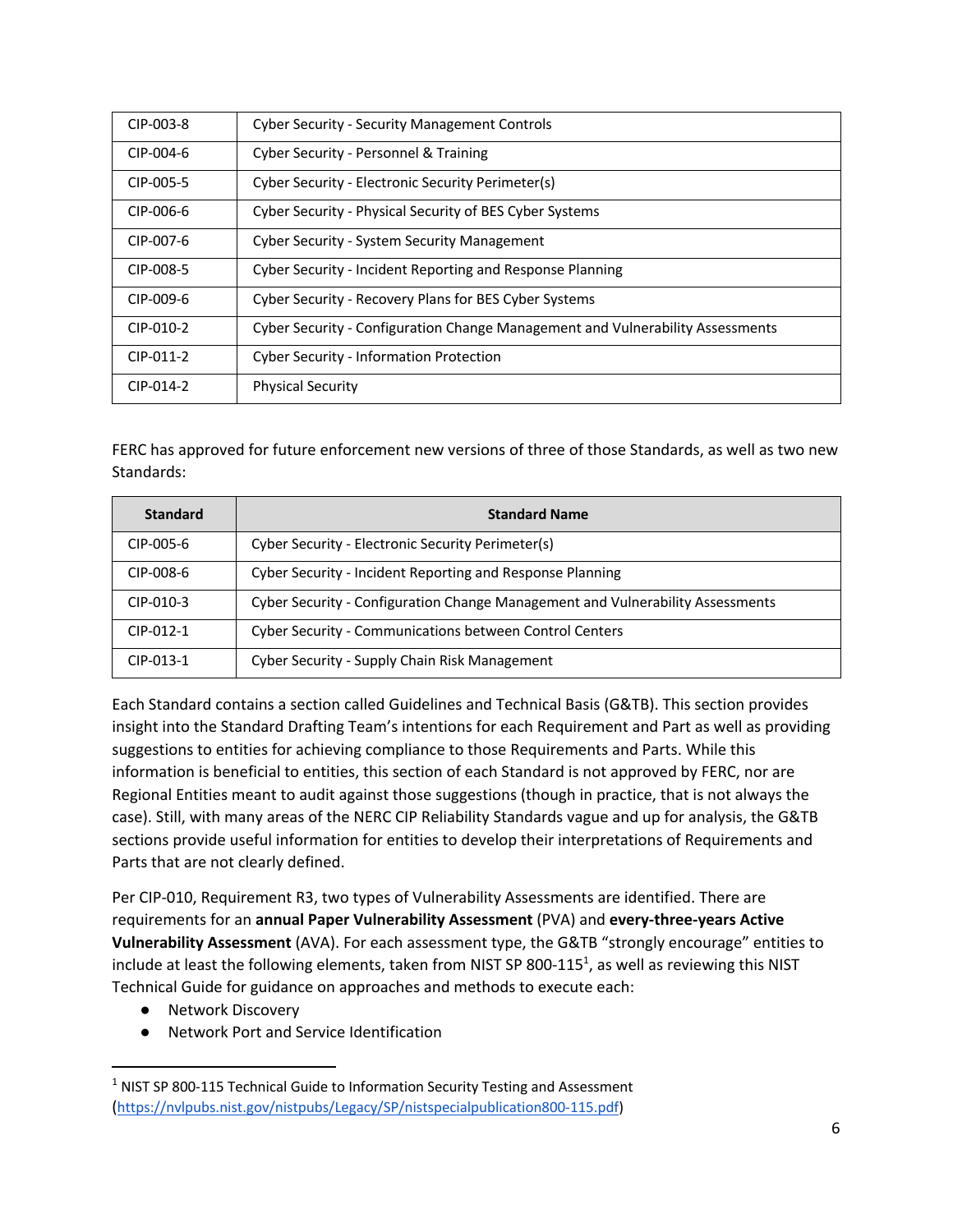- Vulnerability Review/Scanning
- Wireless Review/Scanning

Additionally, in The Lighthouse publication<sup>2</sup>, ReliabilityFirst recommends entities review NIST SP 800-30r1<sup>3</sup> for guidance in conducting an Active Vulnerability Assessment.

# Active Vulnerability Assessments vs. Paper Vulnerability Assessments

Per the G&TB in CIP-010, the following are "strongly encouraged" tasks for a PVA and an AVA, as well as the associated CIP-005, CIP-007, and CIP-010 Requirements and Parts for which they may provide detective controls:

| <b>Paper Vulnerability Assessment</b>      |                                                                                                                                                       |                                                   |  |  |
|--------------------------------------------|-------------------------------------------------------------------------------------------------------------------------------------------------------|---------------------------------------------------|--|--|
| <b>Task</b>                                | <b>Description</b>                                                                                                                                    | <b>Requirement / Part</b>                         |  |  |
| Network Discovery                          | A review of network connectivity to identify all<br>Electronic Access Points.                                                                         | CIP-005 R1 Part 1.2                               |  |  |
| Network Port and<br>Service Identification | A review to verify that all enabled ports and services<br>have an appropriate business justification.                                                 | CIP-007 R1 Part 1.1                               |  |  |
| <b>Vulnerability Review</b>                | A review of security rule-sets and configurations<br>including controls for default accounts, passwords, and<br>network management community strings. | CIP-005 R1 Part 1.3<br>CIP-007 R5 Parts 5.4 - 5.7 |  |  |
| <b>Wireless Review</b>                     | Identification of common types of wireless networks<br>and a review of their controls if they are in any way<br>used for BCS communications.          | CIP-005 R1 Part 1.1                               |  |  |

| <b>Active Vulnerability Assessment</b>     |                                                                                                                              |                                                        |  |  |  |
|--------------------------------------------|------------------------------------------------------------------------------------------------------------------------------|--------------------------------------------------------|--|--|--|
| <b>Task</b>                                | <b>Description</b>                                                                                                           | <b>Requirement / Part</b>                              |  |  |  |
| Network Discovery                          | Use of active discovery tools to discover active devices<br>and identify communication paths.                                | CIP-005 R1 Parts 1.1 - 1.2                             |  |  |  |
| Network Port and<br>Service Identification | Use of active discovery tools to discover open ports<br>and services.                                                        | CIP-007 R1 Part 1.1<br>CIP-010 R1 Parts 1.1.2 - 1.1.4  |  |  |  |
| <b>Vulnerability Scanning</b>              | Use of a vulnerability scanning tool to identify known<br>vulnerabilities associated with services running on<br>open ports. | CIP-007 R2 Part 2.3<br>CIP-007 R5 Parts 5.2, 5.4 - 5.7 |  |  |  |

<sup>&</sup>lt;sup>2</sup> The Lighthouse, May/June 2017 edition, pages 9-10 (https://rfirst.org/about/Newsroom/Newsroom%20Library/Issue%203%20May%20June%202017.pdf) <sup>3</sup> NIST SP 800-30r1 Guide for Conducting Risk Assessments

<sup>(</sup>https://nvlpubs.nist.gov/nistpubs/Legacy/SP/nistspecialpublication800-30r1.pdf)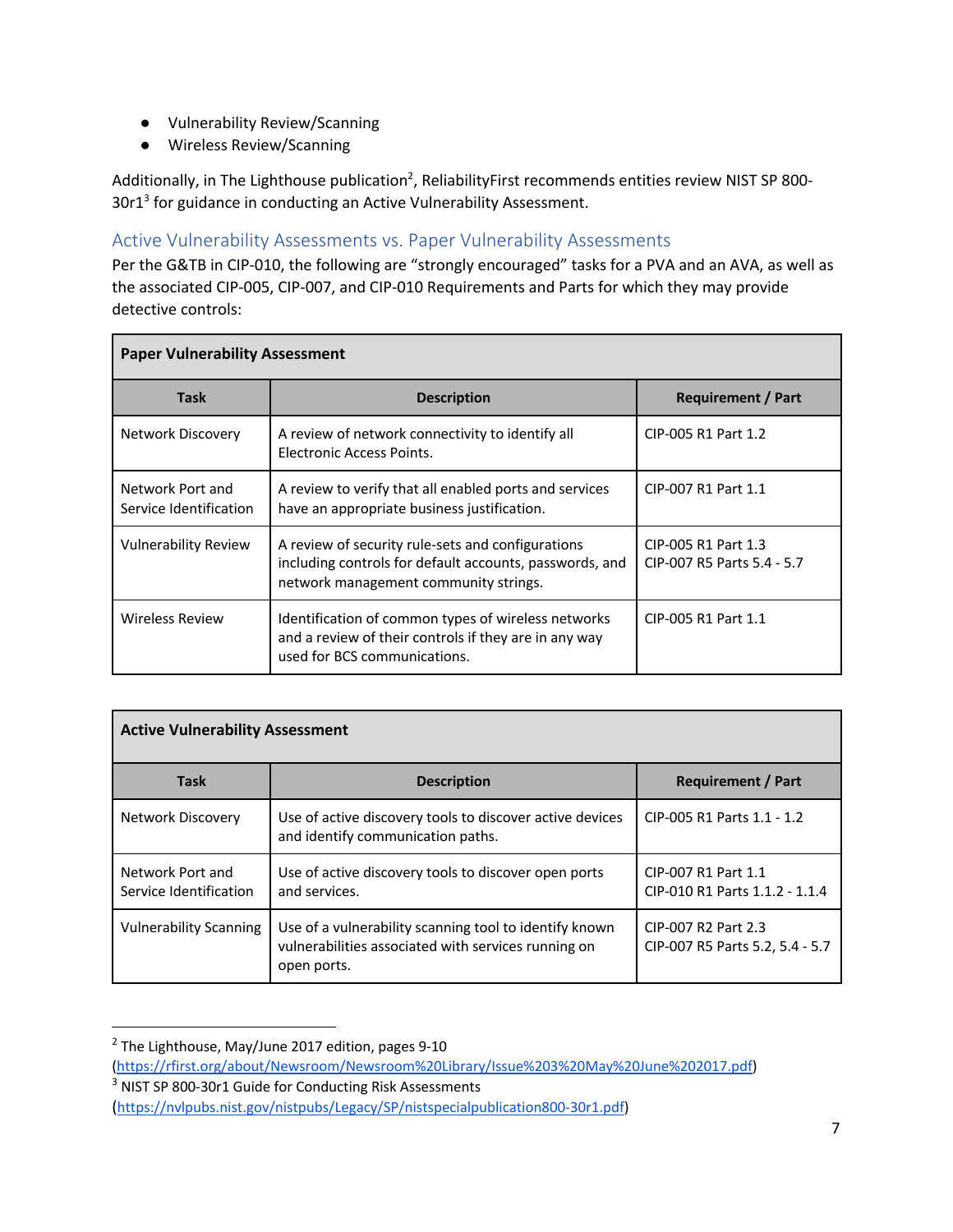| Wireless Scanning | Use of a wireless scanning tool to discover wireless<br>signals and networks in the physical perimeter of a<br>BCS. | CIP-005 R1 Part 1.1 |
|-------------------|---------------------------------------------------------------------------------------------------------------------|---------------------|
|                   |                                                                                                                     |                     |

While both PVA and AVA tasks are used as detective controls for complying with the above requirements, the controls provided in AVA tasks are more effective. At a high level, the review of evidence in PVA tasks simply identify issues associated with the documenting and/or maintaining of that evidence. AVA tasks, however, include the collection of *fresh* (updated) evidence that is reviewed and analyzed. AVA tasks can not only identify those documentation issues, they can also identify issues associated with processes followed to meet their respective compliance obligations. As an example, the review of network port and service evidence in a PVA assumes that port and service list is accurate when identifying missing or insufficient business justifications. In an AVA, the network port and service assessment adds the compilation of a *fresh* network port and service list to compare to existing evidence. This comparison can shine a light on issues related to the methods followed when the list of ports and services were initially collected, how dynamic port ranges associated with services were determined, or if unaccounted for software was installed enabling a previously undocumented port.

As described above, executing PVAs and AVAs have a much greater importance to an entity's CIP compliance program than simply complying with CIP-010 Requirement 3 Parts 3.1 and 3.2. While automating PVA and AVA tasks improve the efficiency with which the tasks can be executed, that automation also eliminates instances of potential human error when executing the tasks. Thus, an automated solution, such as Network Perception's NP-View, can play an important role to assist entities with automating a number of the tasks above. NP-View is also leveraged by NERC regional auditors for validating evidence during audits.

## Preparation

In either a PVA or AVA, one key factor for success is a detailed VA plan, which should include:

- Roles and responsibilities
- Preparation, including:
	- Personal protective equipment requirements,
	- Site access requests,
	- System access requests,
	- Change request tickets, and
	- VA data storage location.
- Data collection
- Onsite activities
- Data analysis

Another key success factor is entity subject matter expert (SME) engagement in the VA process. Regardless of how well versed the VA team members are in the VA process, inaccurate or incomplete data collected from the Cyber Assets ensures an unsuccessful VA. Additionally, SMEs typically provide the VA team with a more detailed view of the networks than can be collected from network diagrams alone.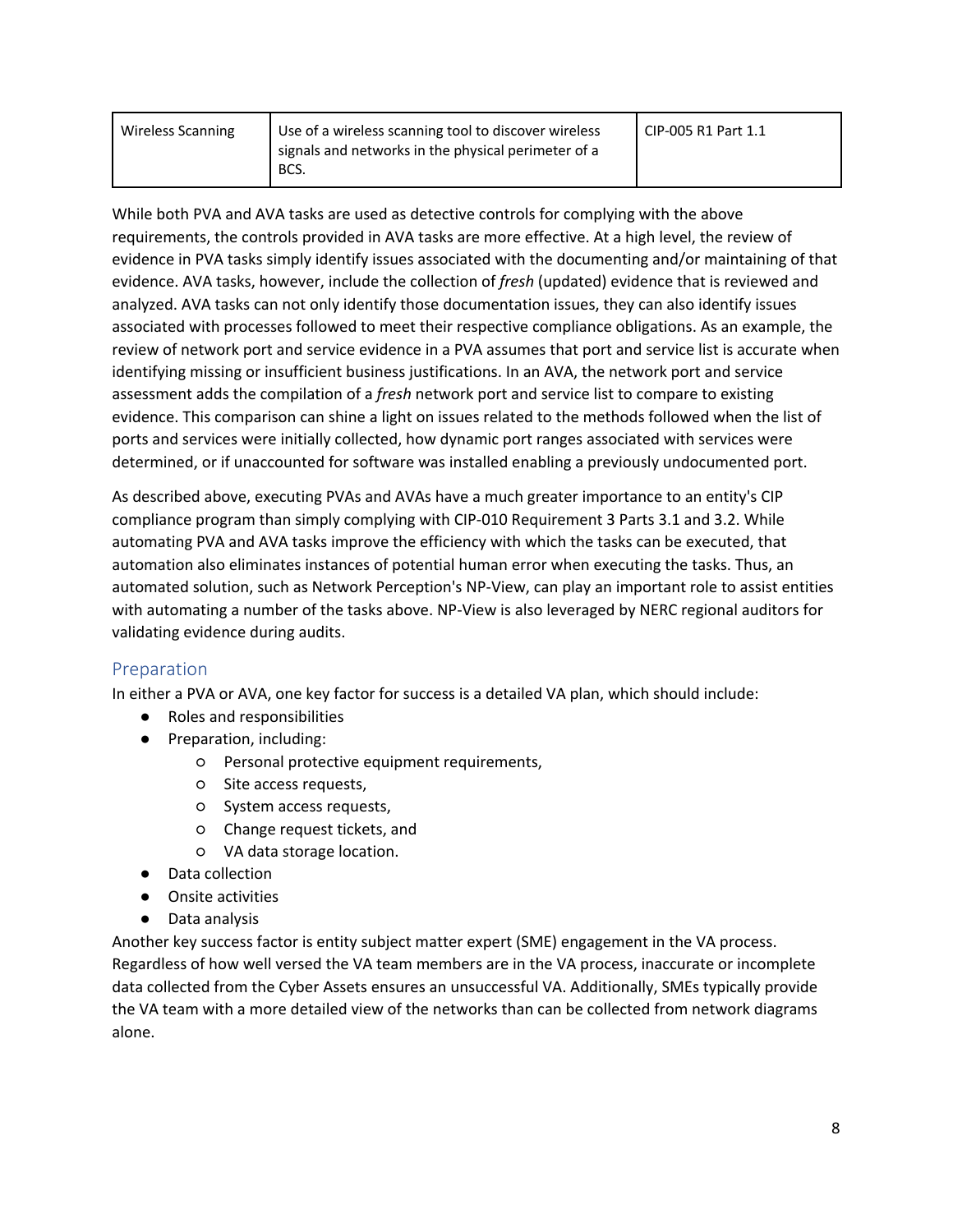#### Requirements

At a minimum, the needed data inputs for conducting a NERC CIP Vulnerability Assessment include:

- NERC CIP Cyber Asset Inventory lists, including:
	- o Unique identifier, such as hostname,
	- o IP addresses and subnet mask, and
	- o Electronic Security Perimeter (ESP).
- List of Intermediate Systems,
- List of ESP networks with included network subnets and their respective Electronic Access Points (EAPs),
- CIP-007 R1 Part 1.1 ports and services justification evidence, and
- CIP-007 R5 Parts 5.4 5.7 password controls evidence.
- Configuration files in format readable by NP View

NP-View uses device configuration files from firewalls, routers, and switches to create a network diagram that allows compliance auditors and other users to understand objects, routes, permissions, and policies in a user readable format. To input the device files in the correct format, follow the instructions at https://portal.network-perception.com/static/kb/npview-supported.html. If a particular hardware/software platform is not supported, please contact support@network-perception.com to start the implementation of a new configuration parser.

# Paper Vulnerability Assessments

The material difference between a Paper Vulnerability Assessment and an Active Vulnerability Assessment is that the Paper VA is performed offline with existing data and evidence while the Active VA relies on the results of plugging into the target network(s) to actively explore and interrogate discovered nodes to acquire *fresh* input data.

# Performing a PVA Manually Without NP-View

#### **A. Data Preparation:**

**Step A.1**: Prepare the raw data for rule analysis. Collect the configurations for the in-scope firewalls designated as Electronic Access Points (EAPs). Endeavor to convert these into as common a format as possible to ease iterative comparison between the individual rulesets from the separate configurations. If the scoped EAPs are from a variety of firewall hardware vendors, be prepared to manually interact with each separate CLI and GUI management environment in order to export the rules into a portable format.

**Step A.2**: Normalize the protocol / port / application into a single format to enable grouping and comparison. Settle on a single format, and conform all input data into that format. For example, use a single string of characters for interactive service, converging onto a single style to enable comparison: "tcp/22", "TCP/22", "SSH", or "Secure Shell". Consistency in capitalization can ease comparison of the character strings.

**Step A.3**: Translate and expand the firewall objects into the actual underlying IP addresses. This action may include expanding objects nested within other objects into the actual IP addresses to perform the analysis.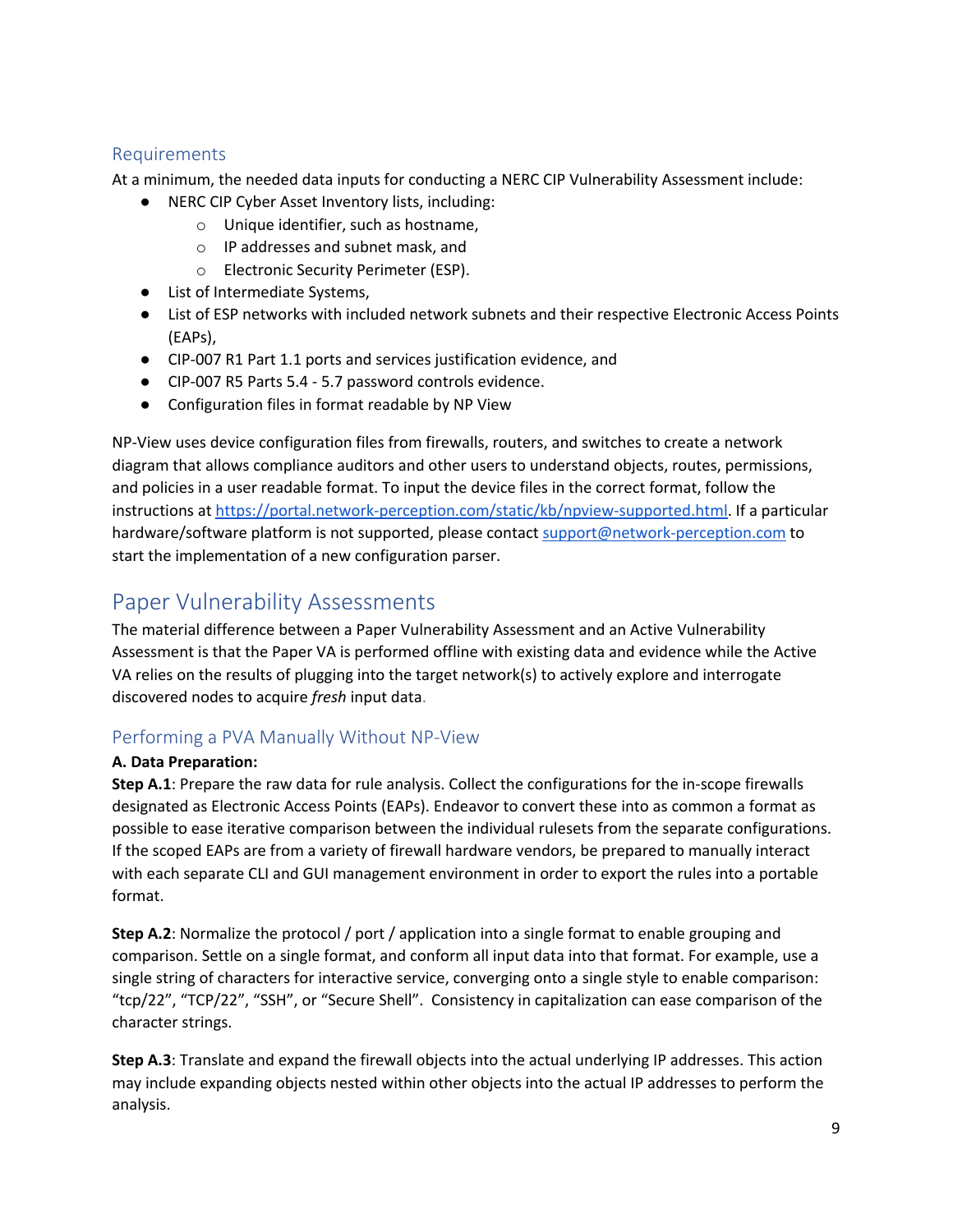#### **B. Data Analysis:**

**Step B.1**: Analyze the collected rules to identify access permissions interacting with an ESP network range which could be considered broad, relaxed, and "overly permissive" by an RE audit team. This step should include checking for any of the following with either a source or destination of an ESP network or an individual BES Cyber Asset:

2. Use of wildcards or 'Any' for either source or destination,

- 3. Any access permissions which enable access to or from the Internet,
- 4. Any access permissions that cannot be demonstrated to be required (e.g., a network-level permissions based on an IP network mask of /24 or larger).

This step evaluates compliance with the following requirement:

● CIP-005 R1.3: "Require inbound and outbound access permissions, including the reason for granting access, and deny all other access by default."

**Step B.2:** Determine whether any access rules permit interactive protocols inbound to BES Cyber Assets without originating at a formally declared Intermediate System (IS), often described as a 'jump host'. The set of protocols that are considered 'interactive' within the relevant region should be used as a starting point; this list should be informed by the practices of the target entity being assessed for specific applications deployed and non-standard ports.

This step evaluates compliance with the following requirements:

● CIP-005 R2.1: "For all Interactive Remote Access, utilize an Intermediate System such that the Cyber Asset initiating Interactive Remote Access does not directly access an applicable Cyber Asset."

**Step B.3:** All access rules should be verified to have business justifications. These justifications may be implemented as inline remarks and comments within the actual rules or might be references to an external list. Assess whether the justifications:

- 1. Are present for every access rule,
- 2. Adequately represent the actual business use. The name of a protocol or application alone is generally not considered an adequate business justification.

This step evaluates compliance with the following requirement:

● CIP-005 R1.3: "Require inbound and outbound access permissions, including the reason for granting access, and deny all other access by default."

## Automating a PVA With NP-View

The manual approach described in the previous section can be extremely time consuming and prone to human error. In the following section, step-by-step instructions to leverage the NP-View are described. There are two core advantages to leveraging NP-View. First, the data preparation time is reduced from days to minutes. Secondly, NP-View allows for a much more comprehensive and efficient method for reviewing rulesets and checking network connectivity. In particular, NP-View shows information the same way regardless of the source manufacturers of the imported configuration files. Moreover, automated lookups of rules, their object groups, and how they translate into paths drastically reduce the amount of effort required to spot issues.

#### **A. Data Preparation:**

**Step A.1**: Import the collected network device configurations into a new NP-View project, so that the topology map can be visualized.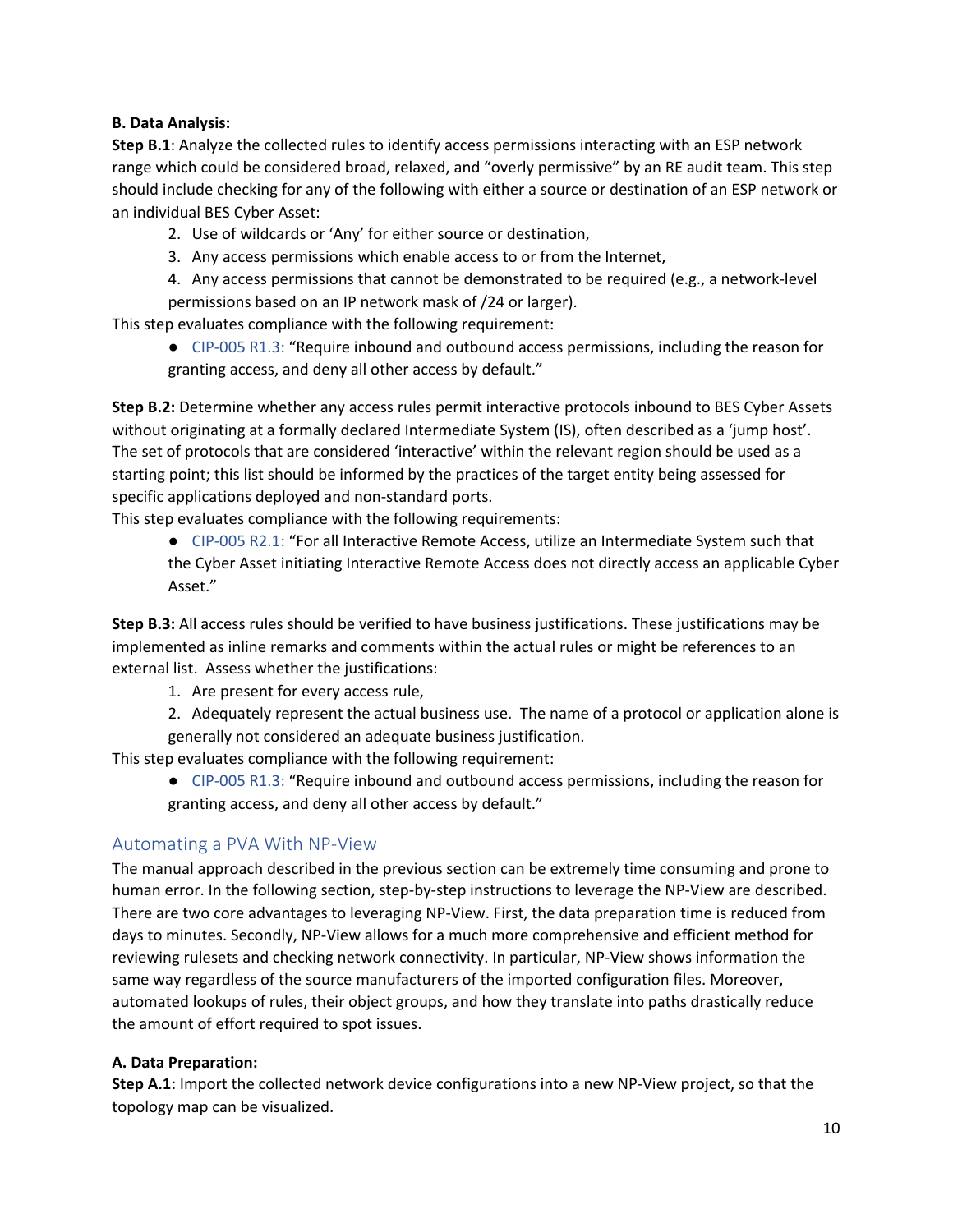**Step A.2**: Review the asset inventory, and update the topology map with the correct labels, groupings, and criticalities:

- 1. Identify and label each EACMS on the map (right-click > Label options > Set display name),
- 2. Identify and label each EAP on the map,
- 3. Identify the BES Cyber Assets and PCAs, marking their criticalities (right-click > Criticality > High or Medium),
- 4. Select an EAP and the attached BCAs and PCAs to create a visual group named ESP.



**Figure 1: Visualizing the ESP with the grouping feature**

#### **B. Data Analysis:**

**Step B.1**: Verify that the resulting topology map is consistent with the asset inventory. If discrepancies are found, they should be documented as part of the observations. Those 3 steps validate compliance with the following requirements:

- CIP-005 R1.1: "All applicable Cyber Assets connected to a network via a routable protocol shall reside within a defined ESP."
- CIP-005 R1.2: "All External Routable Connectivity must be through an identified Electronic Access Point (EAP)."
- CIP-005 R1.3: Validates in part by detecting permissions to IP addresses that are not or are no longer associated with a Cyber Asset.

**Step B.2**: Check that the access policy rules bound to the EAP are correctly justified and that they allow only the traffic needed by reviewing in the Rule Audit table any Risk Alerts and Descriptions / Justifications:

- Use the Rule Marker to mark rules that do not have a documented justification or have an invalid justification,
- Use the Rule Marker to mark rules that are overly permissive and that triggered a risk alert.

The Risk Alerts can be customized through the Analyze menu. One should verify that the default alerts are enabled:

● CIP-005 R1.3: "Require inbound and outbound access permissions, including the reason for granting access, and deny all other access by default."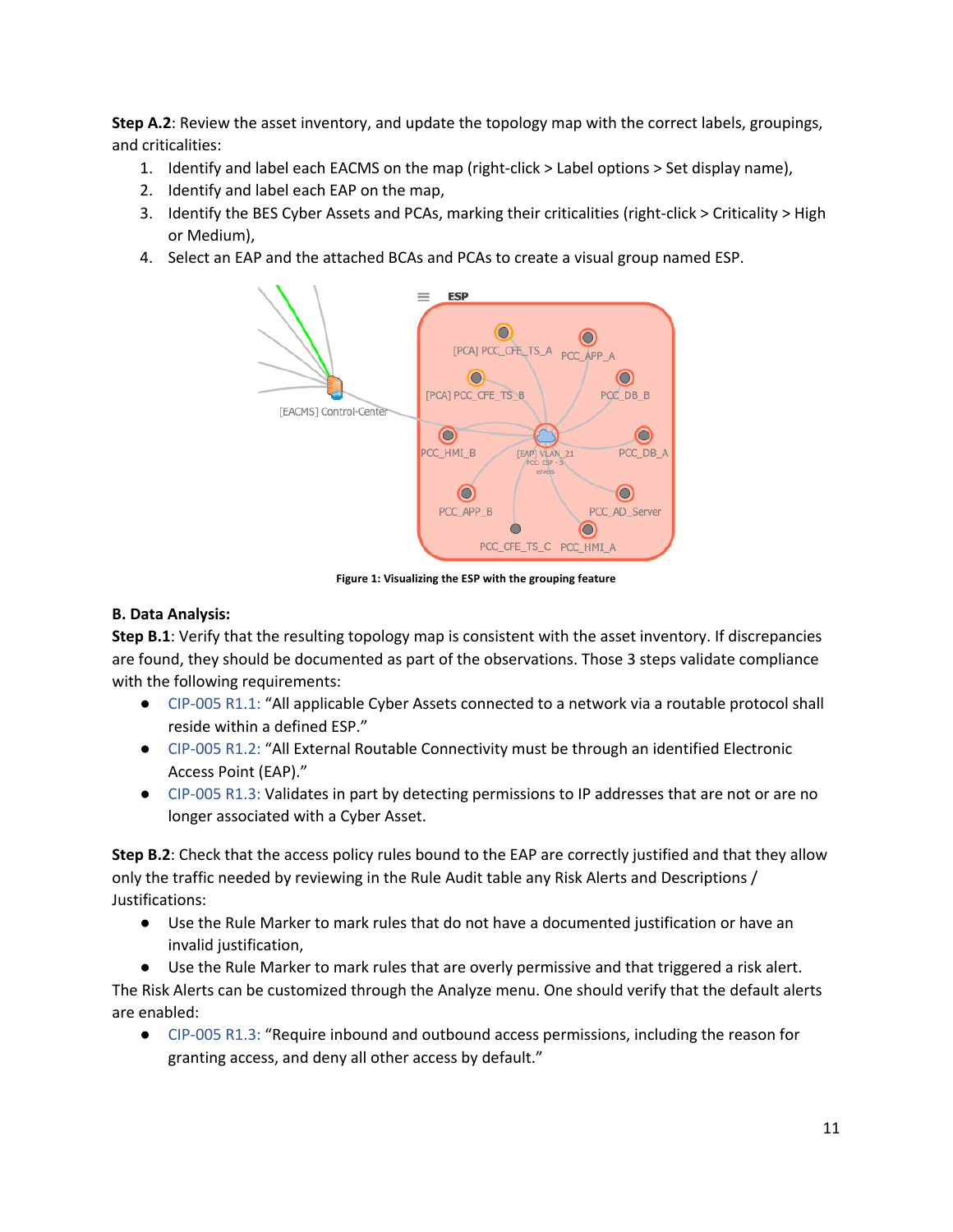| Device             | Lin ACL/Binding                    | Source                       | Destination            | Service                            | Action | Description                                      | <b>Risk</b>                   |
|--------------------|------------------------------------|------------------------------|------------------------|------------------------------------|--------|--------------------------------------------------|-------------------------------|
|                    | Control-Center 446 From VLAN 21  * |                              |                        | Service ICMP<br>ICMP/8<br>ICMP/0/* | ermit. | Allow Echo and Echo-Reply to EMS Networks for    |                               |
| Control-Center 448 |                                    | From VLAN 21 PCC App Servers | All Satellite Clocks   | <b>UDP/123</b>                     | permit | Allow App servers access to the satellite clocks |                               |
| Control-Center 450 | From VLAN 21                       | PCC All ESP Servers          | <b>PCC WSUS Server</b> | Service WSUS                       | permit | Allow WSUS server access to supported systems    | Low Risk alert: TCP/443 HTTPS |
| Control-Center 452 | From VLAN 21                       | PCC All ESP Servers          | <b>PCC RHEL Server</b> | Service RHEL                       | permit | Allow RHEL server access to supported systems    | Low Risk alert: TCP/443 HTTPS |
| Control-Center 454 | From VLAN 21                       | PCC All ESP Servers          | All Jumphosts          | Service SCADA                      | permit | Allow SCADA/EMS communication                    |                               |

**Figure 2: Reviewing the ESP access policy rules to validate filters and justifications**

**Step B.3**: Using the topology map, identify VPN access (highlighted in green), reviewing the configuration section related to those VPNs. Check if authentication is correctly configured. This step evaluates compliance with the following requirement:

● CIP-005 R1.4: "Where technically feasible, perform authentication when establishing Dial-up Connectivity with applicable Cyber Assets."



**Figure 3: Reviewing VPN configuration to verify that authentication is correctly configured**

**Step B.4**: Using the topology map and the asset inventory, identify network devices that have intrusion detection capabilities and/or application layer filtering capabilities (e.g., next-generation firewalls). Launch a path analysis to verify that network traffic entering and leaving the ESP is monitored by those devices. This step evaluates compliance with the following requirement:

● CIP-005 R1.5: "Have one or more methods for detecting known or suspected malicious communications for both inbound and outbound communications."

*Note*: To be complete, the path analysis may require the import of route information into NP-View by exporting the routing table from a router into a text file and by naming the file according to the hostname of the router.

**Step B.5**: Launch a path analysis to visualize possible network connectivity:

- Right click on each component of a BES Cyber System, selecting "Filter path analysis..." > "Incoming paths",
- Verify that the paths using an interactive remote access protocol and that terminate at the selected BES Cyber System component originate from a valid Intermediate System. Also verify the use of non-traditional ports for the SCADA/EMS HMI and other applications.
- Right click on the jump host, selecting "Filter path analysis..." > "Incoming and outgoing paths" to review the interactive remote access protocols permitted to go through the jump host. Verify that the protocols used from remote hosts to the jump hosts use encryption.

This step evaluates compliance with the following requirements: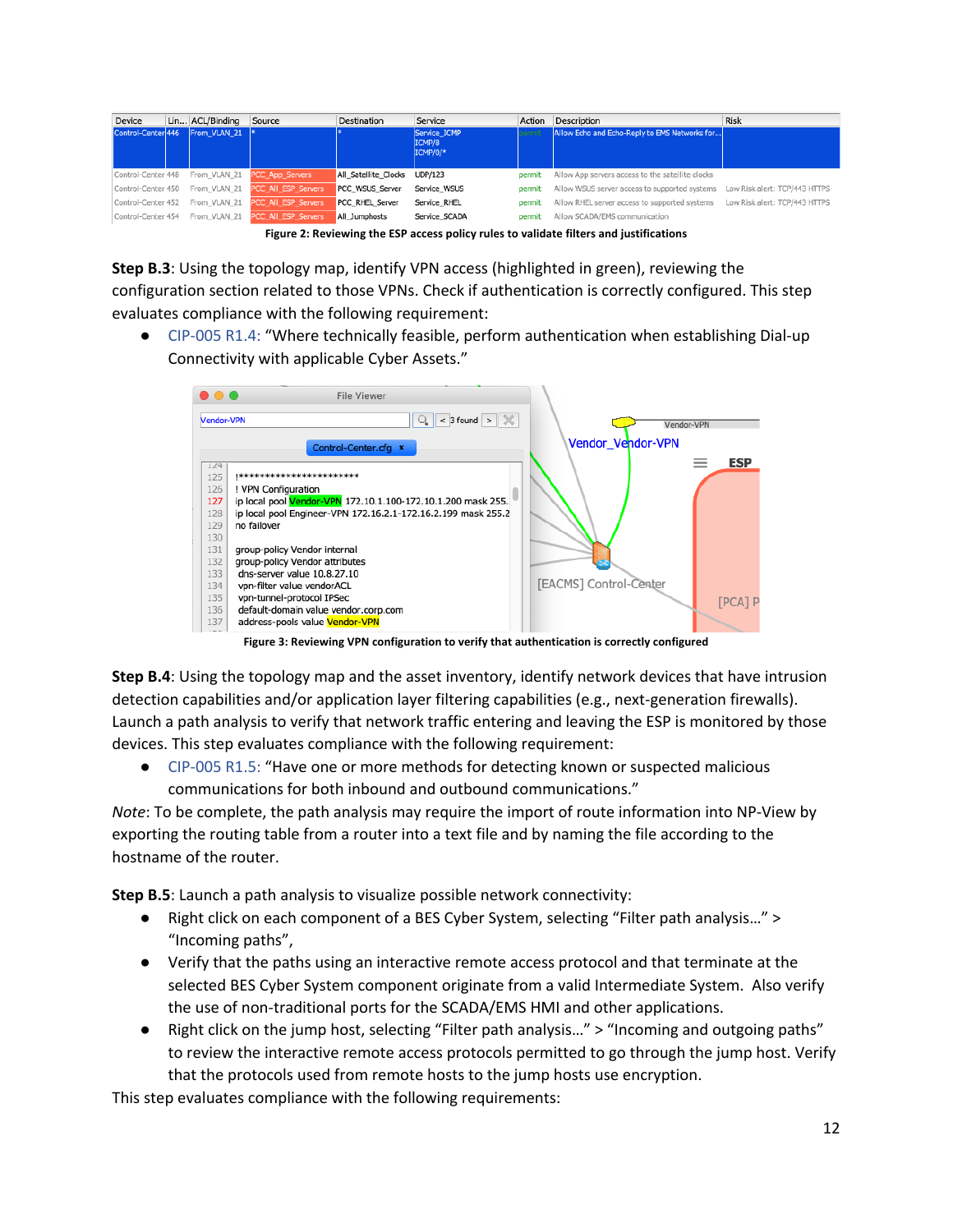- CIP-005 R2.1: "For all Interactive Remote Access, utilize an Intermediate System such that the Cyber Asset initiating Interactive Remote Access does not directly access an applicable Cyber Asset."
- CIP-005 R2.2: "For all Interactive Remote Access sessions, utilize encryption that terminates at an Intermediate System."

|            |            | Path # Prot Source                                          | Destination                                                        | Servi    |
|------------|------------|-------------------------------------------------------------|--------------------------------------------------------------------|----------|
| 194        | <b>TCP</b> | 192.168.24.11<br>intersecting with:<br><b>PCC Jumphost</b>  | 192.168.20.101<br>intersecting with:<br><b>PCC Satellite Clock</b> | ssh      |
| <b>195</b> | <b>TCP</b> | 192.168.24.11<br>intersecting with:<br><b>PCC</b> Jumphost  | 192.168.20.101<br>intersecting with:<br><b>PCC Satellite Clock</b> | MS-RDP   |
|            | <b>TCP</b> | 192.168.24.11<br>The first property of the control that the | 192.168.21.[11:12]                                                 | ms-sql-s |

**Figure 4: Reviewing network path originating from or terminating at the ESP to verify interactive remote access**

**Step B.6**: Select "Baseline Audit" in the Analyze toolbar:

- Select the "Create" option to generate a new baseline of ports and services,
- Choose applicable Cyber Assets to launch the analysis,
- Export the baseline table to a CSV file,
- Compare the baseline table from NP-View against the documented baseline data provided.

Differences found should be documented as part of the assessment of the following requirements:

● CIP-007 R1.1: "Where technically feasible, enable only logical network accessible ports that have been determined to be needed by the Responsible Entity, including port ranges or services where needed to handle dynamic ports. If a device has no provision for disabling or restricting logical ports on the device then those ports that are open are deemed needed."

Please note that this step only uses the firewall rulesets imported into NP-View to infer accessible ports and services inbound and outbound for devices in scope. This list may not be exhaustive. Getting the complete list of ports and services open on the device requires running an active tool such as netstat or a port scanner, which is detailed in the next section (Active VA Network Discovery).

#### **Baseline Analysis Results**

| The table shows the ports and services accessible through the network for each of the protected cyber assets that you<br>selected. From the assets you selected, a total of 18 port and service access(es) were discovered through the path analysis. |                                        |             |         |                  |                |  |
|-------------------------------------------------------------------------------------------------------------------------------------------------------------------------------------------------------------------------------------------------------|----------------------------------------|-------------|---------|------------------|----------------|--|
|                                                                                                                                                                                                                                                       | <b>Path analysis: 2: Full Analysis</b> |             |         |                  |                |  |
| <b>IP</b>                                                                                                                                                                                                                                             | <b>Network</b>                         | Protocol    | Port    | <b>Direction</b> | Timestamp      |  |
| 192.168.21.11                                                                                                                                                                                                                                         | 255.255.255.255                        | <b>ICMP</b> | 0:65535 | in               | 20200528084420 |  |
|                                                                                                                                                                                                                                                       |                                        | <b>TCP</b>  | 1433    | in               | 20200528084420 |  |
|                                                                                                                                                                                                                                                       |                                        | <b>TCP</b>  | 22      | in               | 20200528084420 |  |
|                                                                                                                                                                                                                                                       |                                        | <b>TCP</b>  | 3389    | in               | 20200528084420 |  |
|                                                                                                                                                                                                                                                       |                                        | <b>TCP</b>  | 443     | in               | 20200528084420 |  |
|                                                                                                                                                                                                                                                       |                                        | <b>TCP</b>  | 8000    | in               | 20200528084420 |  |
|                                                                                                                                                                                                                                                       |                                        | <b>UDP</b>  | 123     | in               | 20200528084420 |  |
|                                                                                                                                                                                                                                                       |                                        | <b>UDP</b>  | 161     | in               | 20200528084420 |  |
|                                                                                                                                                                                                                                                       |                                        | <b>LIDP</b> | 514     | in.              | 20200528084420 |  |

**Figure 5: Generating a baseline list of ports and services for a specific device using the path analysis**

# Active Vulnerability Assessments

#### Performing an AVA Manually Without NP-View

The earlier section on manual Rules Analysis steps for a Paper VA is expanded here to include Network Discovery as well as Port and Service Identification for an Active VA.

#### **A. Data Preparation:**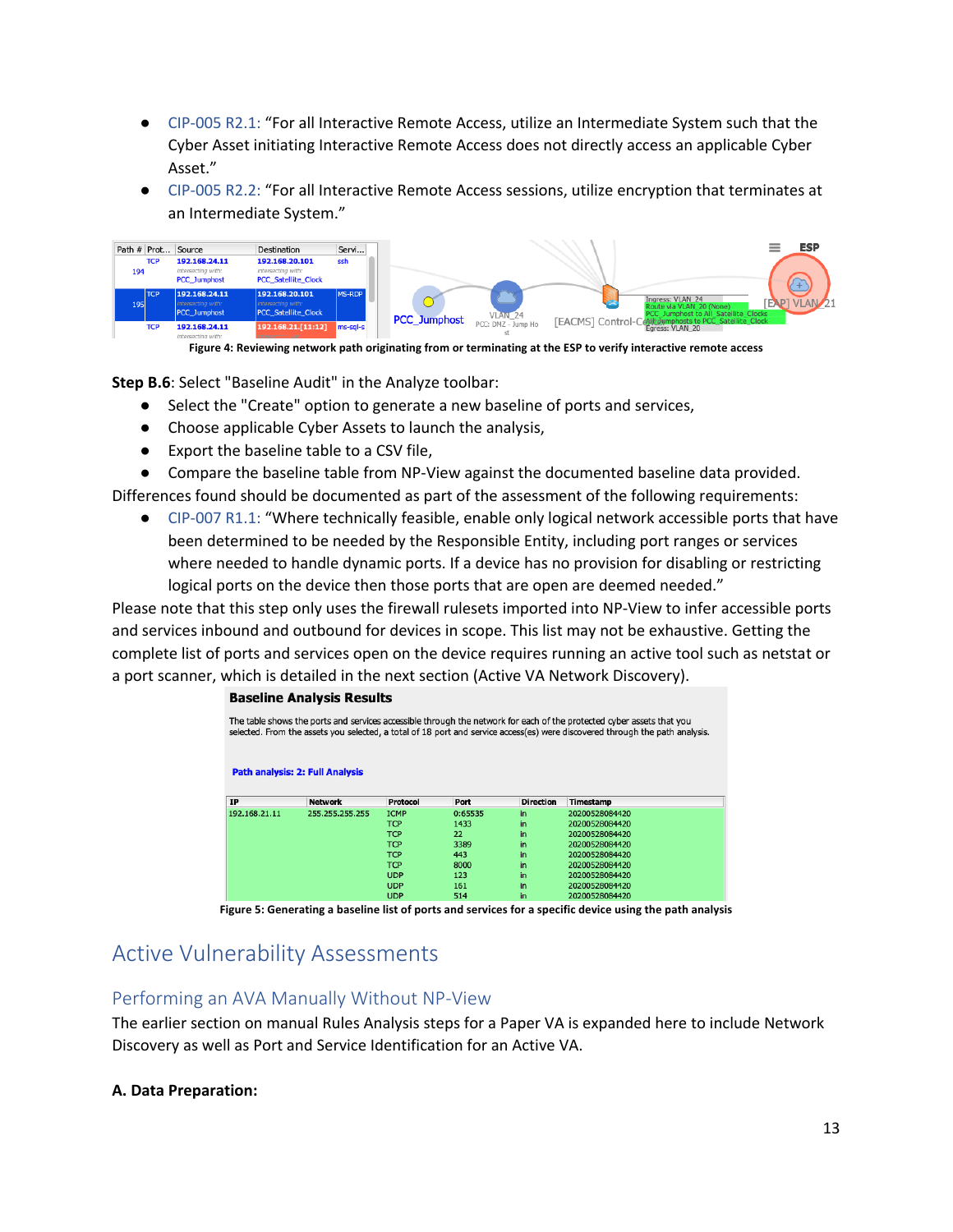**Step A.1**: Beginning with network drawings, understand the structure of the network under assessment by acquiring drawings or creating them. Comprehension of the overall topology of the network is important, and the topology of the ESPs, in particular, is required. Verify that the discovered network architecture matches the documented architecture. Items to explicitly assess include:

- All ingress and egress traffic across an ESP boundary travels through an identified EAP,
- No undocumented access points to an ESP are found.

This step validates compliance with the following requirements:

- CIP-005 R1.1: "All applicable Cyber Assets connected to a network via a routable protocol shall reside within a defined ESP."
- CIP-005 R1.2: "All External Routable Connectivity must be through an identified Electronic Access Point (EAP)."
- CIP-005 R1.3: Validates by detecting permissions to IP addresses that are not or are no longer associated with a Cyber Asset.

#### **B. Data Analysis:**

**Step B.1**: Select and use tools actively on the network to obtain *fresh* input data in accordance with the subject entity's Transient Cyber Asset (TCA) program. Example types of tools used to actively use:

- Port scanners, such as Nmap, netcat,
- Sniffer tools, such as tcpdump, Wireshark,
- Built-in command-line tools, such as ping, traceroute, etc.
- Vulnerability scanners, such as Nessus.

Specific operations to perform with the active tools:

- Discover and enumerate Cyber Assets with ping sweeps, comparing to the CIP-002 List,
- Capture traffic to identify any undocumented services,
- Probe for listening ports on the target Cyber Assets, comparing to baselines.

**Step B.2**: Document the discrepancies.

#### Automating an AVA With NP-View

The active VA with NP-View builds on top of the steps detailed in the previous section (paper VA with NP-View). The difference is that the output of active network discovery and port and service identification tools can be imported and visualized in NP-View to augment the observations.

#### **A. Data Preparation:**

**Step A.1**: Import the output of a network scanner such as Nmap or Qualys.

- From an existing NP-View project in which network device configuration files have been imported, select the "Nmap" option in the File toolbar,
- Select the Nmap XML output file (use the "-oX" flags when running Nmap),
- Once imported, the NP-View Topology Map automatically reloads to show new hosts identified in the Nmap file. Nodes in the map are updated with port and service information extracted from the Nmap report.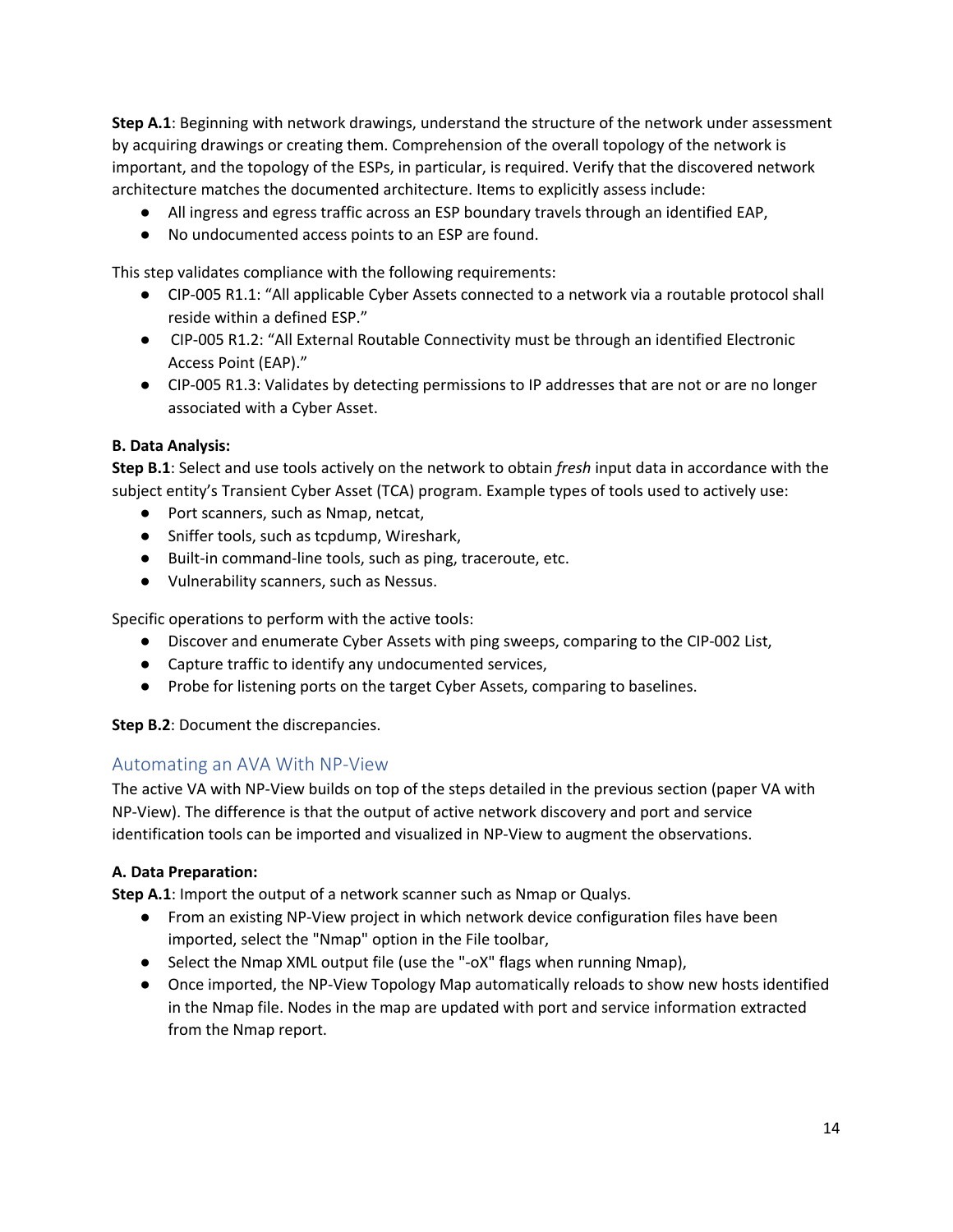|                      | 1 Interface | Network access     | Found in | 7 Services                |  |      |                                               |
|----------------------|-------------|--------------------|----------|---------------------------|--|------|-----------------------------------------------|
| Name                 |             | Proto/Port Program | Version  |                           |  |      |                                               |
| ssh:22               | tcp/22      | OpenSSH            |          | 6.6.1p1 Ubuntu 2ubuntu2.8 |  |      | Services opened:<br>TCP/22 (ssh:22)           |
| http:80              | tcp/80      | Apache httpd       | 2.4.10   |                           |  |      | 192.168.135.12TCP/80 (http:80)                |
| tcpwrapped: 3260     | tcp/3260    |                    |          |                           |  |      | TCP/3260 (tcpwrapped:3260)                    |
| mysgl:3306           | tcp/3306    | <b>MySQL</b>       |          | 5.5.54-0ubuntu0.14.04.1   |  |      | TCP/3306 (mysql:3306)<br>TCP/5000 (http:5000) |
| http:5000            | tcp/5000    | Apache httpd       | 2.4.10   |                           |  |      | TCP/7000 (afs3-fileserver:7                   |
| afs3-fileserver:7000 | tcp/7000    |                    |          |                           |  |      | TCP/7001 (afs3-callback:7001)                 |
| afs3-callback: 7001  | tcp/7001    |                    |          |                           |  |      |                                               |
|                      |             |                    |          |                           |  | .117 |                                               |

**Figure 6: Showing port and service information from a Nmap report imported into a NP-View project**

**Step A.2**: Import the output of the Netstat command.

- From an existing NP-View project in which network device configuration files have been imported, select the "Netstat" option in the File toolbar,
- Select the Netstat output file(s) (use the "-abon" flags when running Netstat on Windows and use the "-atunp" when running Netstat on Linux),
- Once imported, the NP-View Topology Map automatically reloads to show new hosts identified in the Netstat file(s). Nodes in the map are updated with port and service information extracted from the Netstat output.

#### **B. Data Analysis:**

**Step B.1**: Once network scans and/or Netstat files have been imported, compare the port and service information for devices in scope against the baseline data provided previously. These steps help to precisely evaluate compliance with the following requirements:

● CIP-007 R1.1: "Where technically feasible, enable only logical network accessible ports that have been determined to be needed by the Responsible Entity, including port ranges or services where needed to handle dynamic ports. If a device has no provision for disabling or restricting logical ports on the device then those ports that are open are deemed needed."

# Documentation

## Completing The Assessment Using NP-View's Results

The last step to complete the VA is to prepare a report detailing observations and recommendations. The report can be split into two document portions: a written summary with high-level conclusions and spreadsheets with detailed information to back up each observation. The summary can be written without including sensitive information (BCSI). The detailed spreadsheet should include the following sections:

- Discrepancies between the **Cyber Asset Inventory** and Cyber Assets identified in the network. For example, an IP address found in a configuration file that was not part of the documented inventory. The NP-View **Topology Map** can help present Cyber Assets and network segmentation.
- Observations about the rules, such as the level of permissiveness, the implementation of interactive remote access, and the justifications. The NP-View **Rule Audit Table** can provide this information through Rule Markers and Rule Comments. The NP-View **Path Analysis Table** that includes Path Comments can add contextual information about inbound and outbound network access control.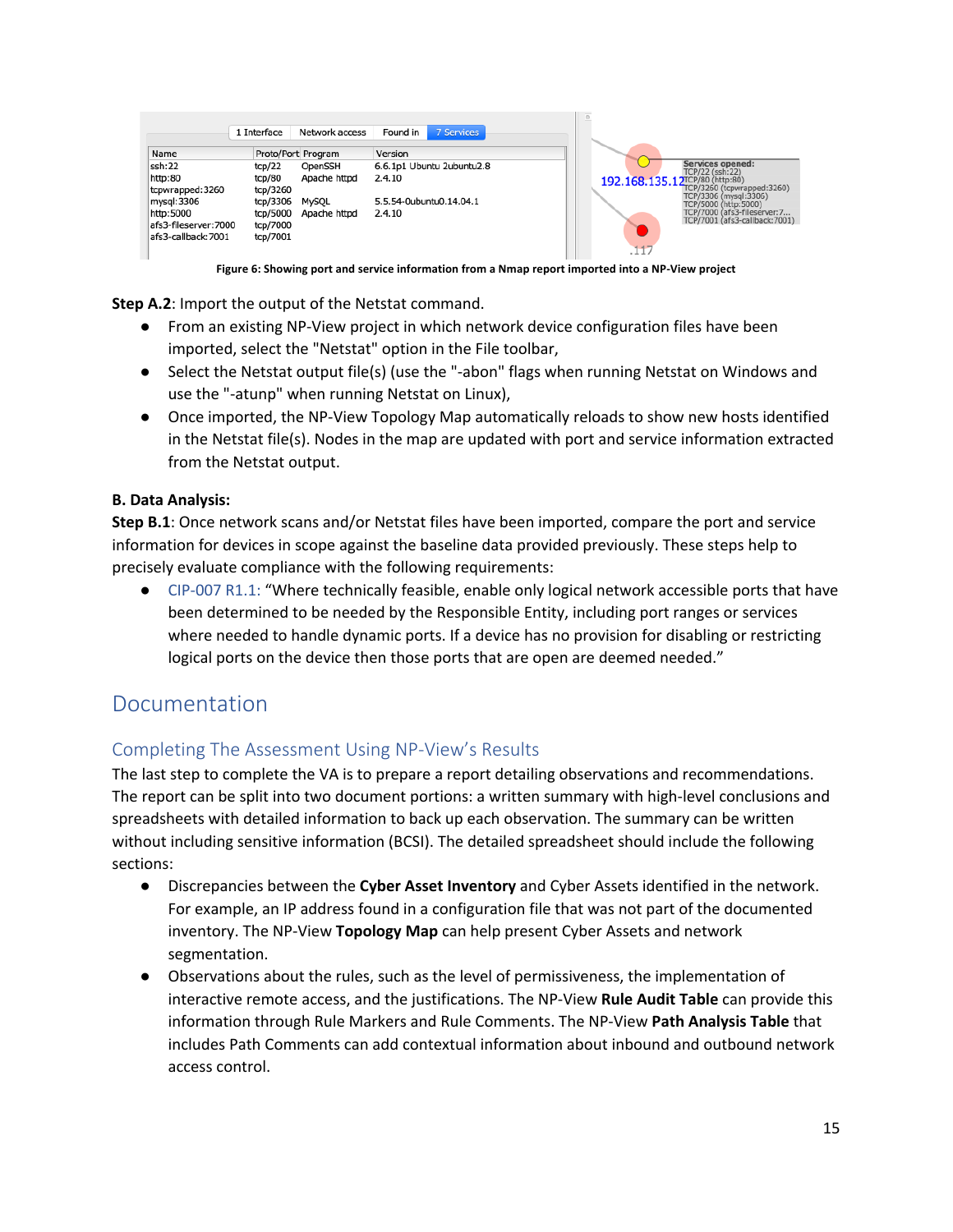● Discrepancies between accessible ports and services and the existing baseline. For example, ports enabled on the firewall that are not identified in any baseline of a Cyber Asset within the ESP. The NP-View **Baseline Table** documents this information for each Cyber Asset.

### Plan to Remediate or Mitigate

CIP-010, R3 Part 3.4 requires the documentation of an "action plan to remediate or mitigate vulnerabilities identified in the assessment". The documentation of the results of the assessment, or report, includes recommended actions to remediate and/or mitigate each identified vulnerability. Each recommended action should be recorded in the action plan and reviewed by responsible entity stakeholders to determine which course of action will be taken. In cases where remediating a vulnerability may not be possible for an extended period of time due to schedule or other factors, mitigation steps may be the short-term action taken with remediation the longer-term action. Each action item must include "the planned date of completing the action plan and the execution status of any remediation or mitigation action items", as required in CIP-010, R3 Part 3.4. It is also important to take into consideration the differences between production and test environments. Also, add a list of differences between the production and test environments with descriptions of how any differences were accounted for in conducting testing. For more information, please refer to Guidelines and Technical Basis (G&TB).

# Other VA Activities

The CIP-010 Guidelines and Technical Basis suggest different approaches for the following VA activities depending on whether a passive or an active method is conducted. These activities can be part of the data preparation and collection phase.

## Network Discovery

In a PVA, it is suggested that a review of network connectivity to identify each EAP for each applicable ESP. This can be accomplished through a review of network diagrams and applicable Cyber Asset network configurations. In an AVA, it is suggested that active network discovery tools be used to validate the documented network communications paths, as is described in the "Path Analysis for CIP-010-2 Active VA Network Discovery" section above. A sound practice for both a PVA and an AVA to include a physical walk down of each applicable ESP to confirm there are no undocumented wired network connections, wireless access points, or dialup modems, augmenting the network discovery review process.

# Network Port and Service Identification

In a PVA, it is suggested that each applicable Cyber Asset's business justifications in CIP-007, R1 Part 1.1 evidence is reviewed for accuracy. In an AVA, it is suggested that an active discovery tool is used against each applicable Cyber Asset to identify its enabled logical network accessible ports. It is suggested that a responsible entity should use the currently enabled logical network accessible ports identified with the active tool to validate its CIP-007, R1 Part 1.1 and/or CIP-010, R1 Part 1.1.4 evidence.

# Vulnerability Review / Vulnerability Scanning

In a PVA, it is suggested that a review of controls for default accounts, passwords, and network management community strings on applicable Cyber Assets be executed to identify undocumented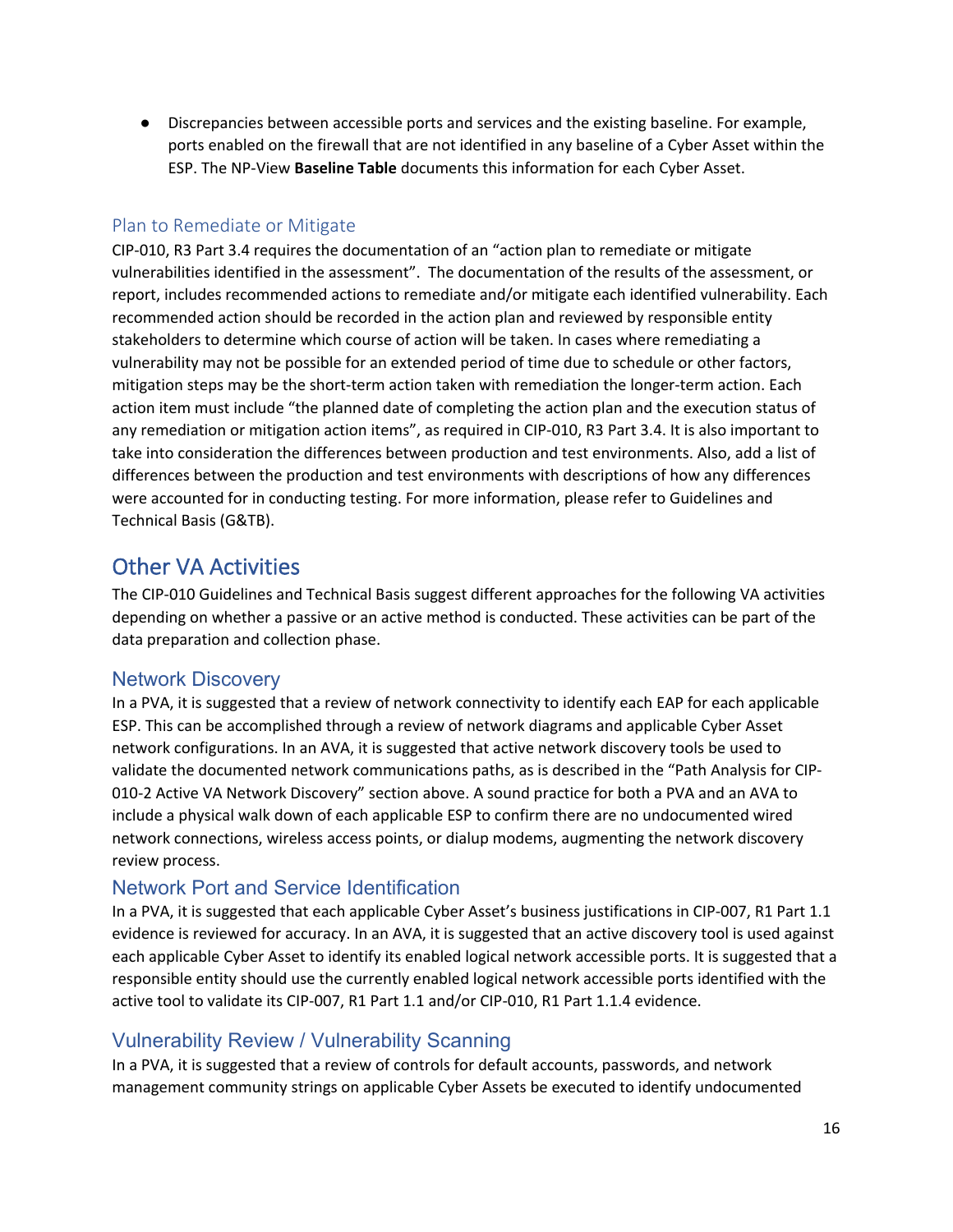enabled default accounts, accounts, or community strings with default passwords (CIP-007, R5 Part 5.4), weak account passwords or community strings (CIP-007, R5 Part 5.5), and any accounts passwords or community strings older than 15 months (CIP-007, R5 Part 5.6). Additionally, a review of EAP rule-sets is suggested, as described in the "Rule-set Review" section above.

Vulnerability scans are suggested in the CIP-010 Guidelines and Technical Basis for an AVA. While there is no additional guidance provided, a thorough vulnerability scan is executed when the tool being used has administrator level privileges on the target Cyber Asset. Among the information that can be collected from each applicable Cyber Asset, or its test environment equivalent, includes:

- Enabled logical ports and their associated services,
- Enabled user accounts,
- Controls for password age, history, complexity, and length,
- Antivirus definition file age,
- Operating system or firmware version,
- Missing security patches,
- Software vulnerabilities, and
- Configuration vulnerabilities.

## Wireless Review / Wireless Scanning

In a PVA, a review of controls for wireless network communications, such as encryption type, authentication mechanism, and age of pre-shared keys, passwords, or certificates is suggested when used for BES Cyber System communication. In an AVA, the use of active wireless scanning tools in each applicable Physical Security Perimeter to identify broadcasting and non-broadcasting wireless network communications.

# Other Possible VA Activities

#### Physical Port Assessments

CIP-007, R1 Part 1.2 requires entities to protect against the use of unnecessary physical input/output ports on applicable Cyber Assets. Examples of these protections include the physical locking of the ports, logical disabling of the ports, or using signage to warn of unauthorized use of the port. As discussed in the Network Discovery section above, it is suggested that physical walk downs be conducted during both PVAs and AVAs, verifying that physical port locks and/or signage on or in close proximity to applicable Cyber Assets are in place, is an easy addition and effective detective control. NP-View also provides tables of physical and logical port status based on the configuration file imported. These tables can be printed from the NP-View Project Report prior to conducting a physical walk down.

#### Patch Assessments

Patch assessments are an increasingly common addition to the suggested vulnerability assessment tasks in the CIP-010 Guidelines and Technical Basis, specifically in AVAs. Typical vulnerability scanning tools used in AVAs collect information related to operating system, firmware, and software versions, as well as security patch installations. The responsible entity can assess its CIP-010, R1 Parts 1.1.1 through 1.1.3 and 1.1.5 evidence, as well as its CIP-007, R2 evidence, against this collected data to validate the accuracy of both the applicable Cyber Asset's baseline configuration and security patch implementation evidence. Note that a new feature is being developed in NP-View to help with patch prioritization. The objective is to combine the path analysis with the vulnerability report so that the more exposed security